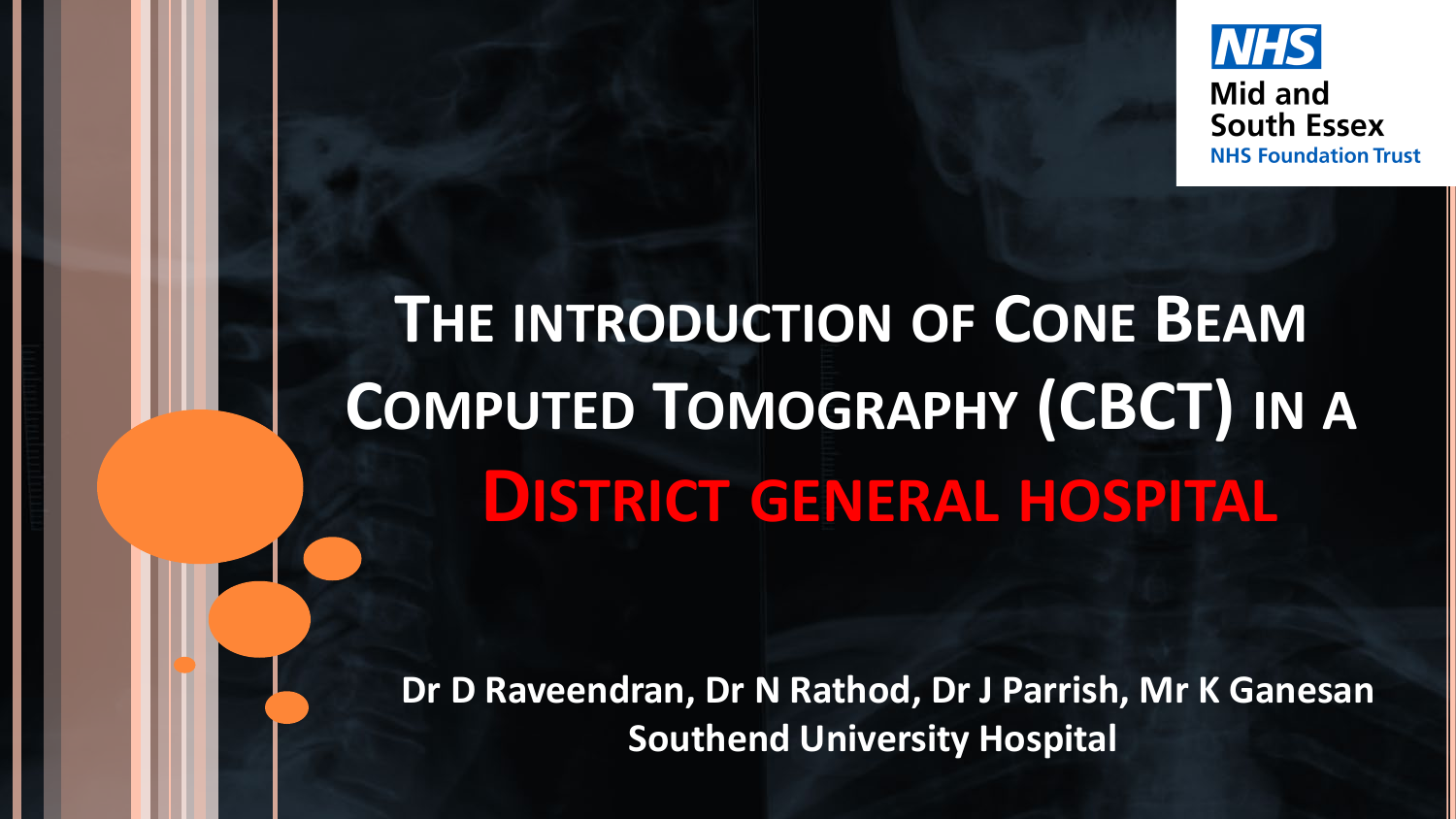



Protection No 172 Cone horm CT for donto Evidence-based quideline

- **Aims & Objectives** To assess whether the **clinical indications and justifications** provided for requesting CBCT scans comply with the SEDENTEXCT guidelines.
	- To assess the **quality of the CBCT images** taken by determining if they are of diagnostic value.
	- To assess the diagnostic value of CBCT scans requested by the OMFS team at Southend Hospital and whether **this impacted the treatment plan** or management of the patient.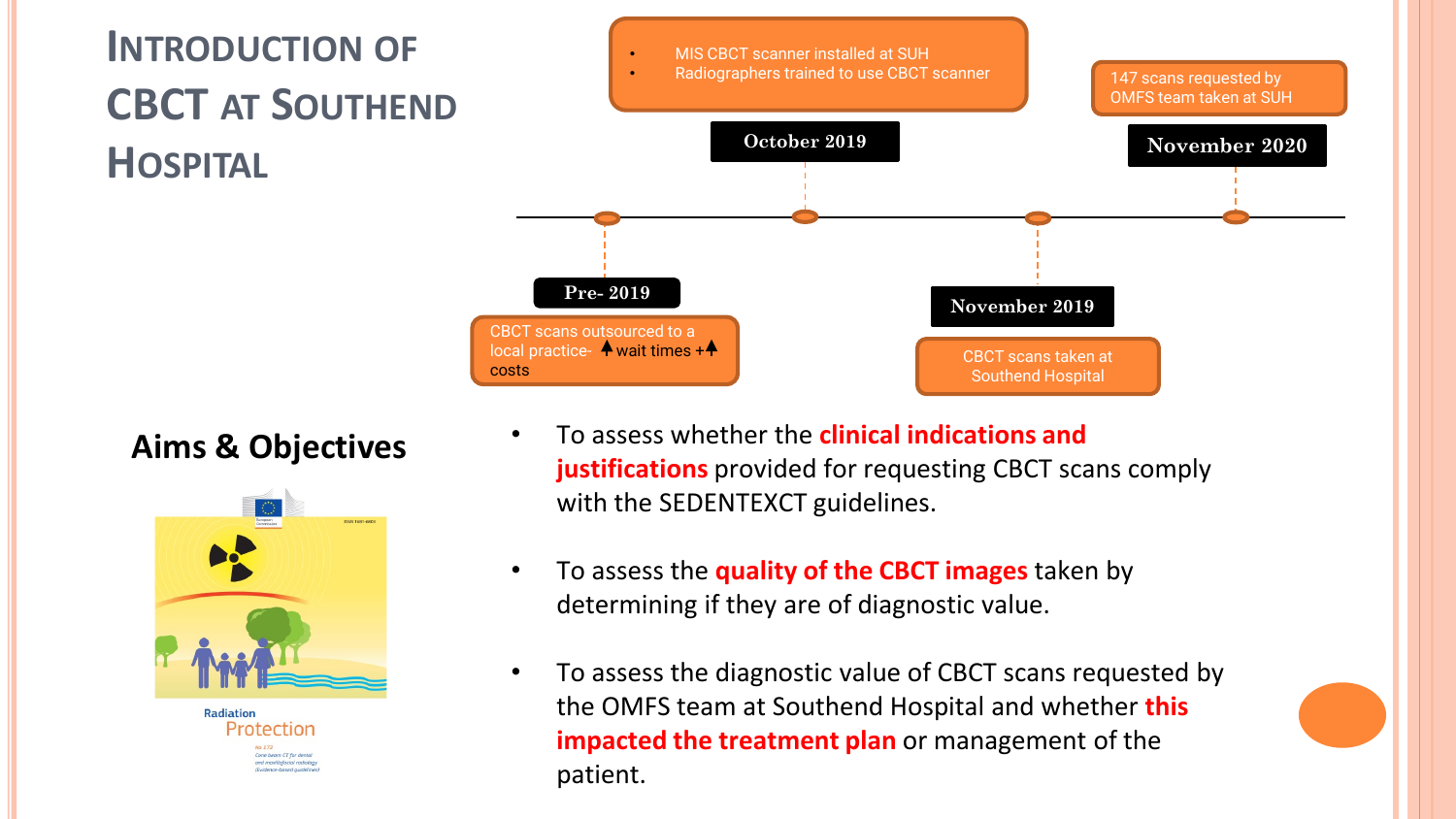## **METHODOLOGY**

## **TABLE 1- Justification Criteria Set By SEDENTEXCT**

#### **Guidelines**

- Retrospective data collected
- 147 patients scanned between November 2019 and November 2020
- Information collected from ICE and clinical notes.
- Data collectioncarried out by a Dental Core Trainee and a Specialty Doctor.

|   | 1) The developing<br>dentition                                           | 2) Restoring the dentition                                                    | 3) Surgical<br>applications                                                                                                      | 4) Implants                                              | <b>5)Bony Pathosis</b>                                                                                                                    |
|---|--------------------------------------------------------------------------|-------------------------------------------------------------------------------|----------------------------------------------------------------------------------------------------------------------------------|----------------------------------------------------------|-------------------------------------------------------------------------------------------------------------------------------------------|
| Α | Unerupted tooth<br>localisation                                          | Detection of infra-bony<br>defects and furcation lesions                      | Where radiograph<br>suggests a direct inter-<br>relationship between a<br>$M3M + ID$ canal and<br>surgical removal is<br>planned | Cross-sectional<br>imaging prior to<br>implant placement | For evaluation of bony<br>invasion of the jaws by oral<br>carcinoma - where initial<br>imaging for diagnosis and<br>staging is inadequate |
| B | Cleft palate                                                             | PA pathology where plain<br>film doesn't match clinical<br>signs              | Pre-surgical<br>assessment of an<br>unerupted tooth                                                                              |                                                          | Orthognathic surgery<br>planning                                                                                                          |
| C | For treatment<br>planning of complex<br>cases of skeletal<br>abnormality | Multi-rooted root canal<br>anatomy, atypical pulp<br>anatomy and perforations |                                                                                                                                  |                                                          | For maxillofacial fracture<br>assessment where radiation<br>dose from CBCT is lower<br>than MRI/MSCT                                      |
| D | <b>External resorption</b><br>in relation to<br>unerupted tooth          | Surgical endodontic<br>procedures-proximity to<br>anatomical structures.      |                                                                                                                                  |                                                          | For examination of TMJ<br>where radiation dose from<br>CBCT is lower than<br><b>MRI/MSCT</b>                                              |
| E |                                                                          | Presence of inflammatory<br>root resorption or internal<br>resorption         |                                                                                                                                  |                                                          | For assessment of cysts                                                                                                                   |
|   |                                                                          | Assessment of dental<br>trauma (suspected root<br>fractures)                  |                                                                                                                                  |                                                          |                                                                                                                                           |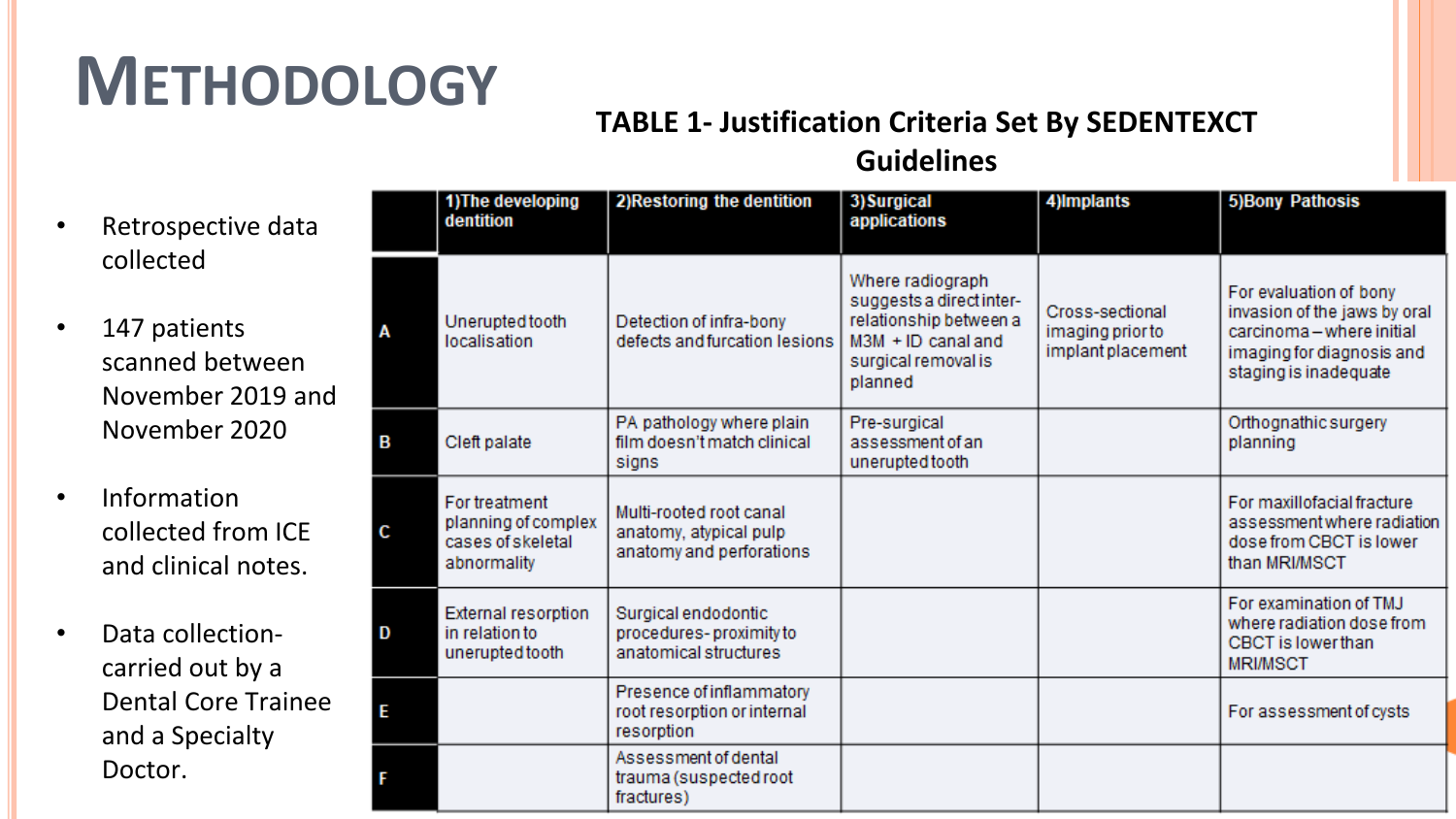| <b>TABLE 2- Subjective Image</b> |  |  |
|----------------------------------|--|--|
| <b>Quality Rating Scale And</b>  |  |  |
| <b>Targets for CBCT Scans</b>    |  |  |

| uality Rating                | Basis                                                                                                                                                                               | Target                |
|------------------------------|-------------------------------------------------------------------------------------------------------------------------------------------------------------------------------------|-----------------------|
| iagnostically<br>cceptable   | No errors or minimal errors in either patient<br>preparation, exposure, positioning or image<br>reconstruction and of sufficient image quality to<br>answer the clinical indication | Not less than<br>95%  |
| iagnostically<br>nacceptable | Errors in patient preparation, exposure, positioning or<br>image reconstruction which render the image<br>diagnostically unacceptable                                               | No greater than<br>5% |

**The Contract** 

|  | <b>Fault category</b>      | <b>Recorded fault</b><br>category | <b>Observed fault</b>                                                     | <b>Cause</b>                                                                           |
|--|----------------------------|-----------------------------------|---------------------------------------------------------------------------|----------------------------------------------------------------------------------------|
|  | <b>Patient Preparation</b> | A1                                | Streak artefacts                                                          | Failure to take out removable<br>metallic objects before<br>scanning                   |
|  |                            | A <sub>2</sub>                    | Imaging stent not in the correct<br>anatomical position                   | Inadequate care in placing the<br>stent or an ill-fitting stent                        |
|  |                            | A <sub>3</sub>                    | Blurring of image                                                         | Patient movement                                                                       |
|  | <b>Patient Positioning</b> | <b>B1</b>                         |                                                                           | Failure to position the scan<br>volume over the area of<br>interest during preparation |
|  |                            | <b>B2</b>                         | All, or part of, the area of<br>interest excluded from the scan<br>volume | Patient movement between<br>initial positioning and exposure                           |
|  |                            | <b>B3</b>                         |                                                                           | Field of View too small for the<br>diagnostic task                                     |
|  | <b>Exposure</b>            | C                                 | Increased 'graininess' and<br>reduced sharpness of the<br>image           | Exposure factors too low (kV,<br>mA, reduced no of images)                             |

### **TABLE 3- Types Of Faults That May Be Seen in CBCT Scans**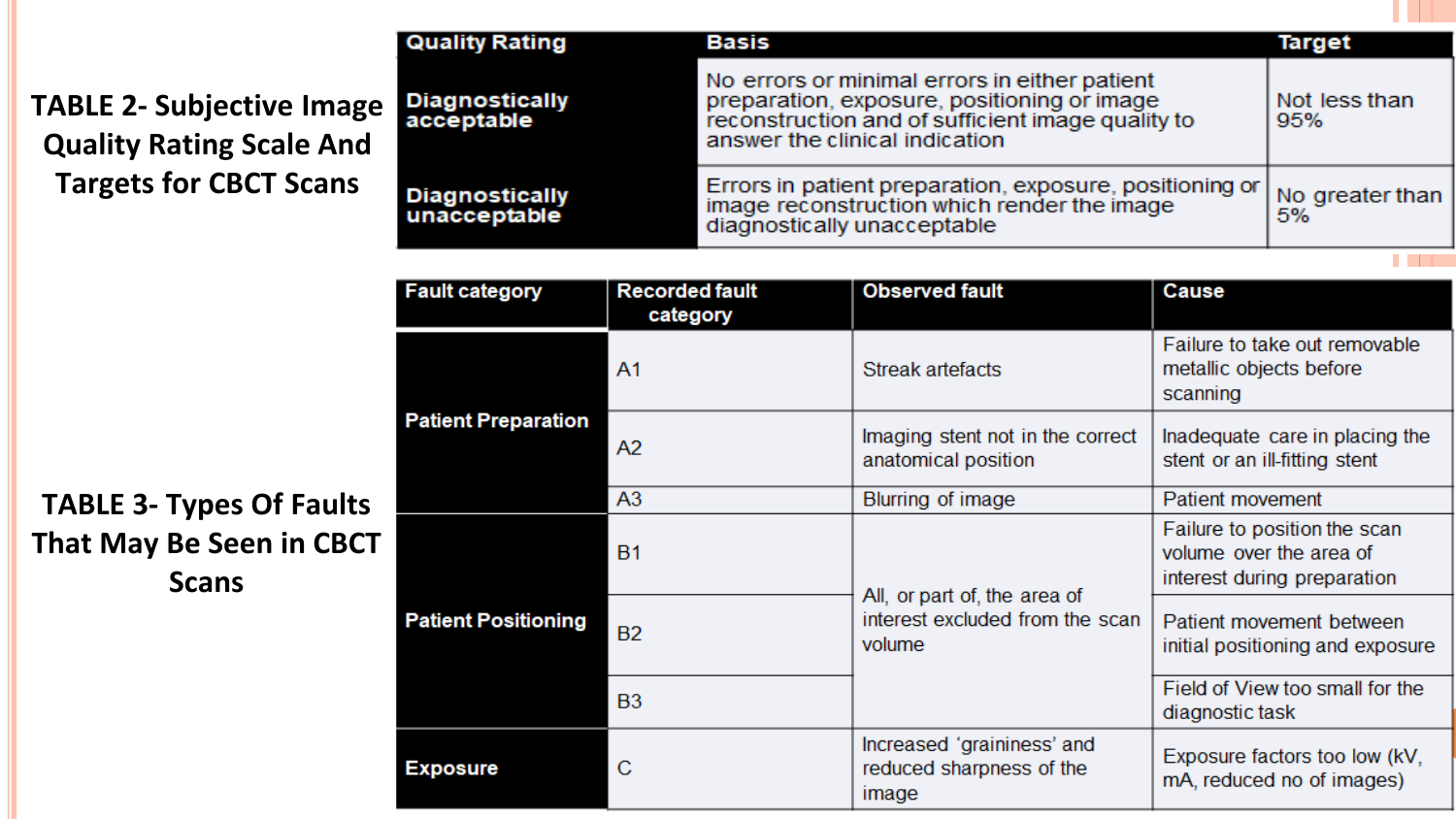## **RESULTS**



## **CBCT JUSTIFICATION**

- **98.6%** Justified
- **1.4%** Not justified

## **REQUEST AND ACQUISITION TIME**

- Age range: 9 and 81
- Mean age: 24 years
- On average, scans were completed between **6.25 and 47.1 days**
- **March 2020- 81.2 days** between scan request and acquisition

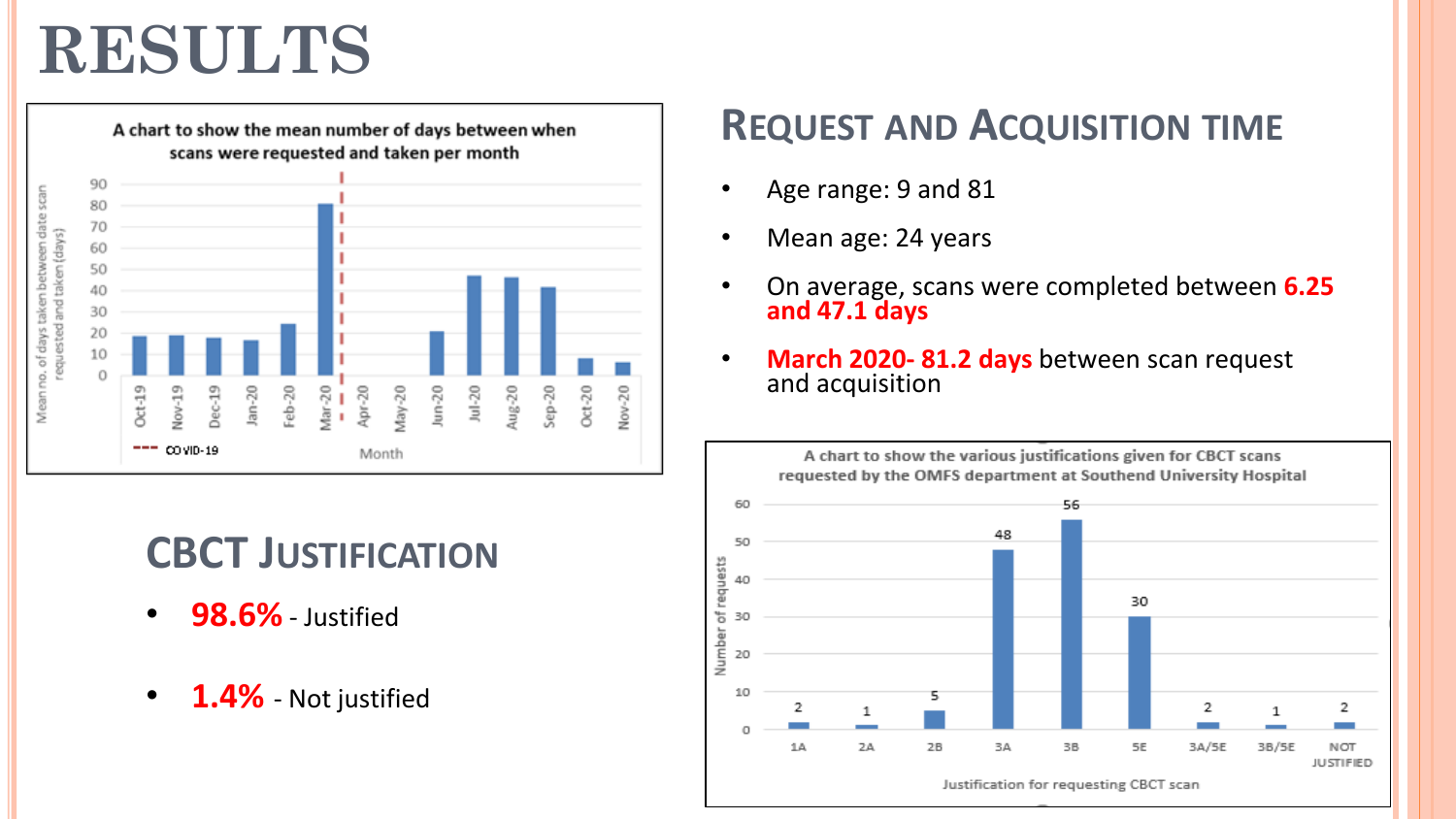

### **Faults observed** in diagnostically unacceptable scans:

- Missing anatomy **(60%)**
- Movement artefact **(33.3%)**
- Wrong side imaging **(6.7%)**
- **89.8%** of scans were **diagnostically acceptable** (standard- 95%)
- **10.2%** of scans were **diagnostically unacceptable** (standard- 5%)

**A pie chart showing the percentage of the different faults observed resulting in scans being diagnositcally unacceptable** 

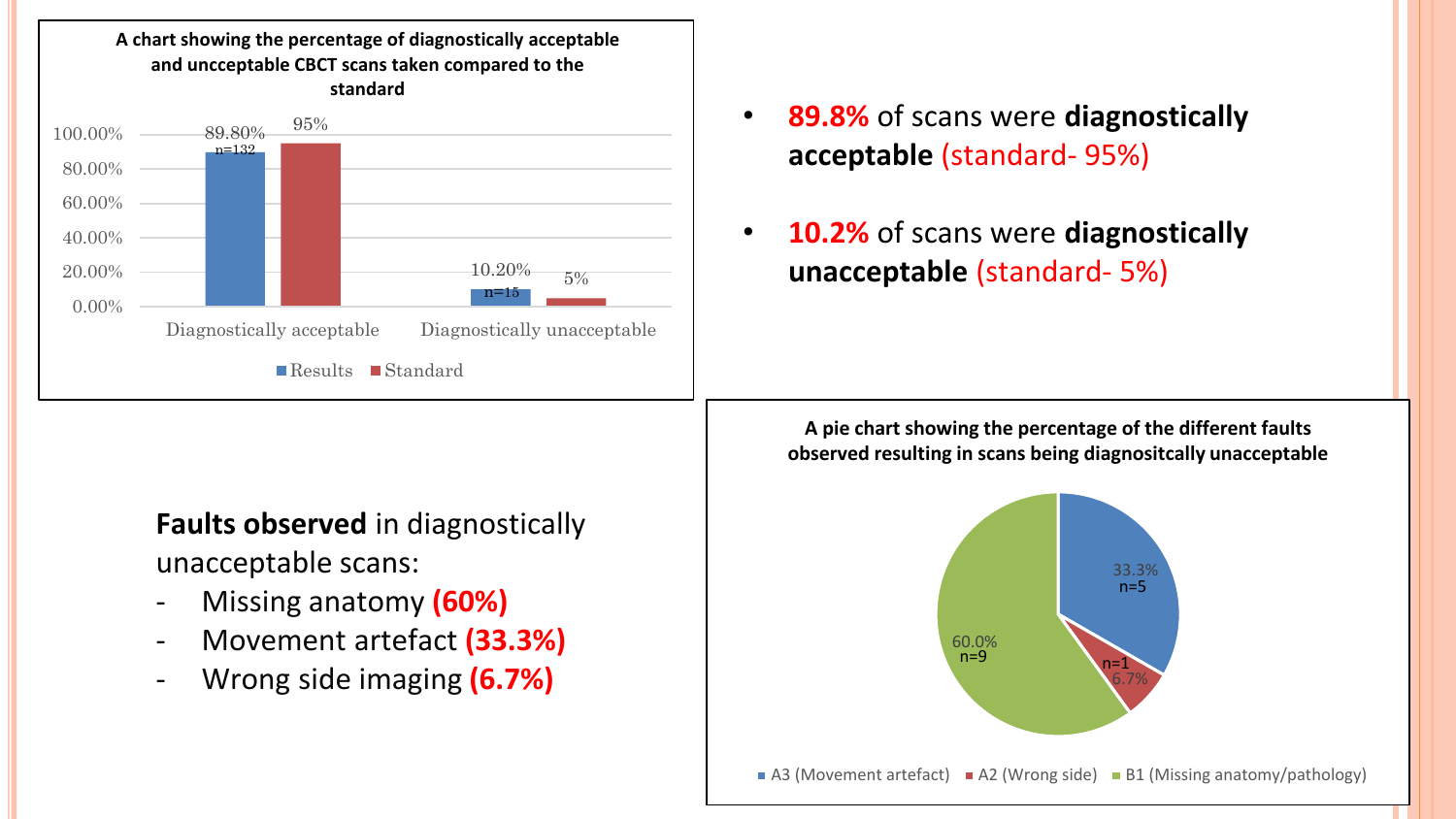



### • **3.4% of scans repeated**

• The reasons they were repeated included **excessive movement artefact**, **imaging of the wrong side**  and **missing anatomy**

**A pie chart showing the percentage of CBCT scans with acceptable areas exposed and those with additional anatomy exposed**



• **11.1%** of scans consisted of exposure to additional anatomy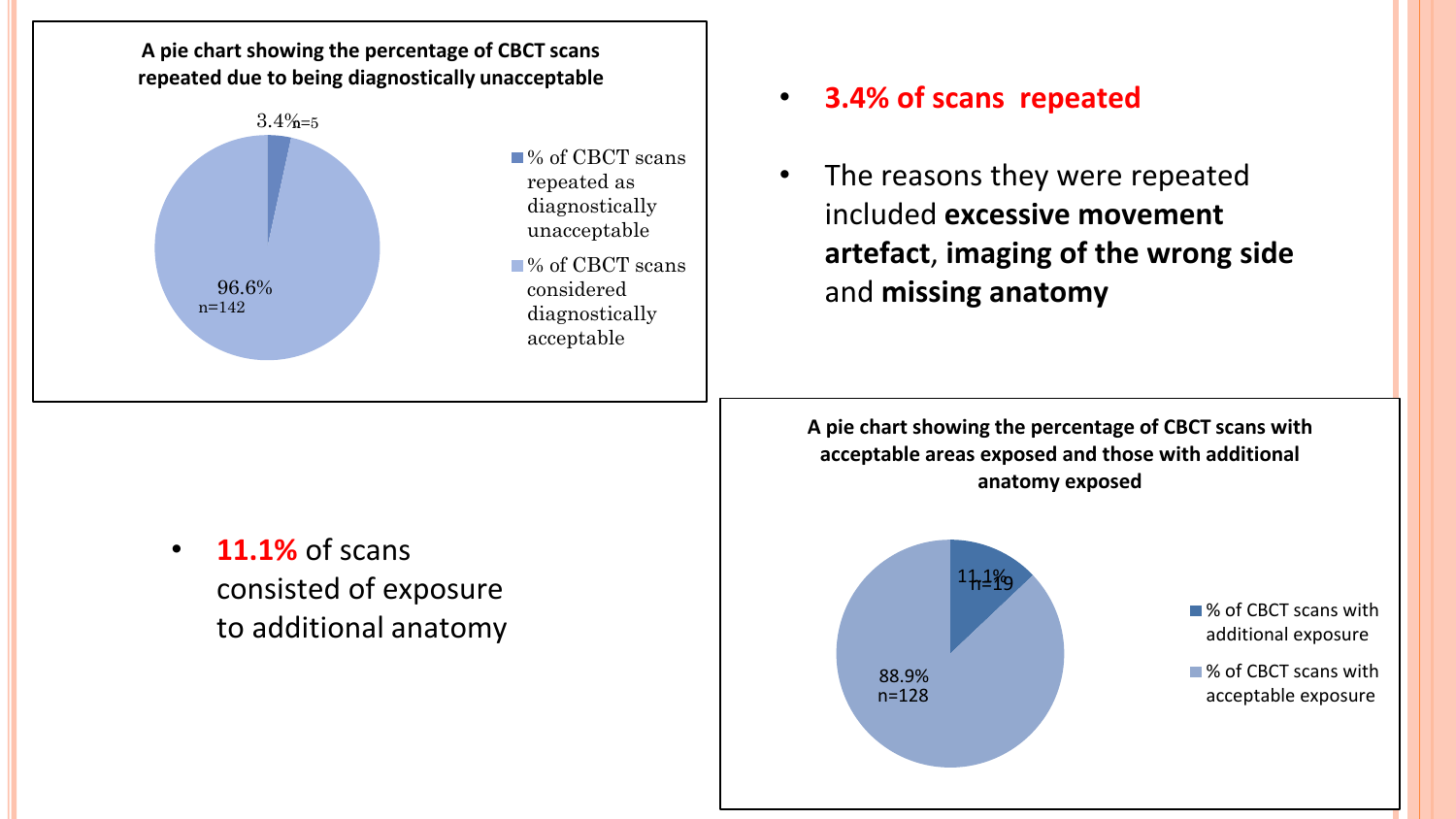#### A chart showing the impact of CBCT scans taken on treatment plans

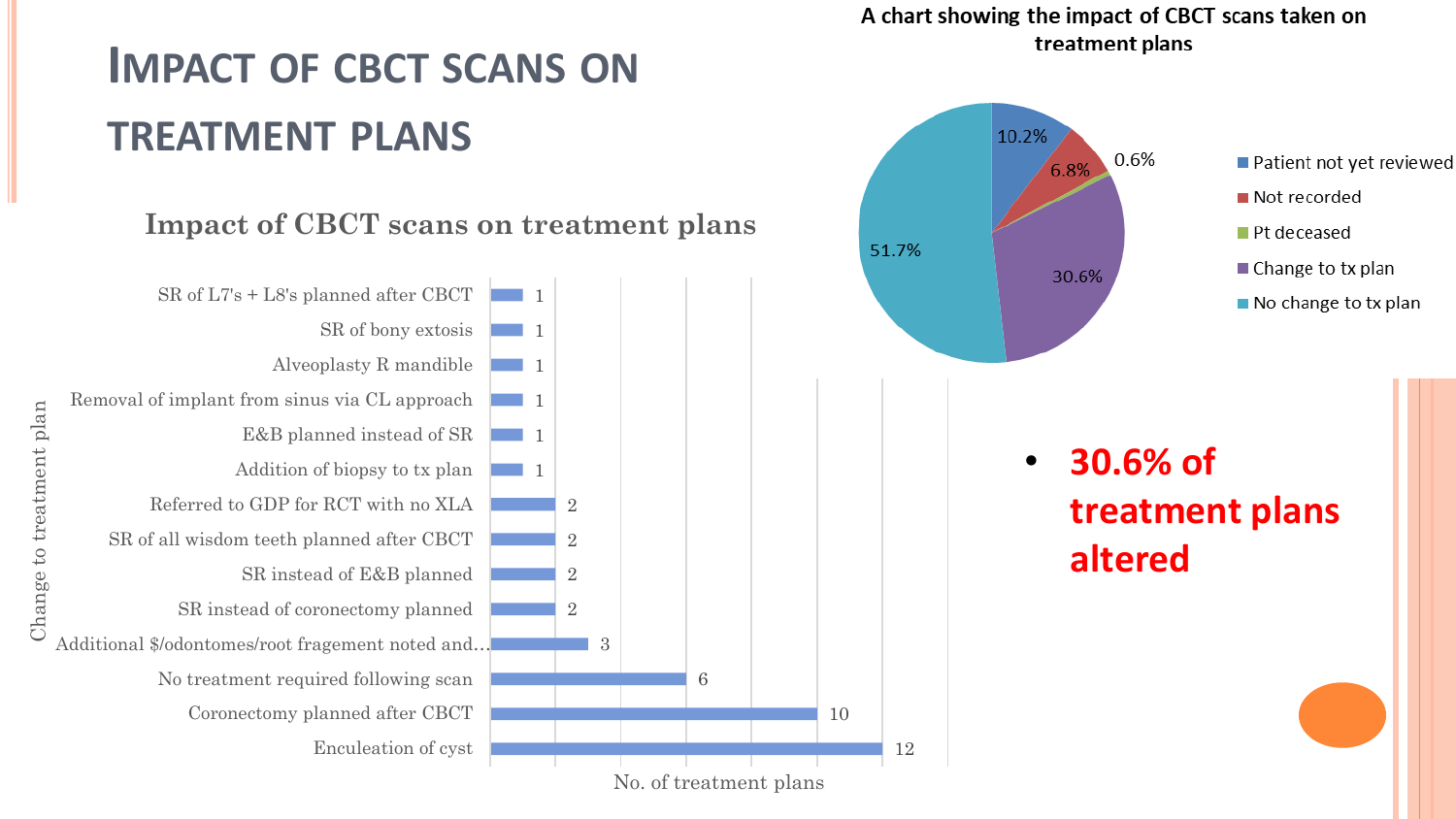| <b>Recommendation for improvement</b>                                                           | <b>Actions Required:</b>                                                  |  |
|-------------------------------------------------------------------------------------------------|---------------------------------------------------------------------------|--|
| Teaching to OMFS clinicians                                                                     | <b>Present audit results to OMFS team</b>                                 |  |
| Reminder of justification criteria for<br>colleagues in the OMFS team at Southend<br>Hospital   | Place a laminated poster of justification criteria in<br>each clinic room |  |
| Reminder to tick correct box when<br>requesting CBCT and provide sufficient<br>clinical details | Create a standardised clinical template and place<br>in each clinic room  |  |
| Teaching to radiology team at SUH                                                               | <b>Present audit results</b> to the Radiology team at<br><b>SUH</b>       |  |